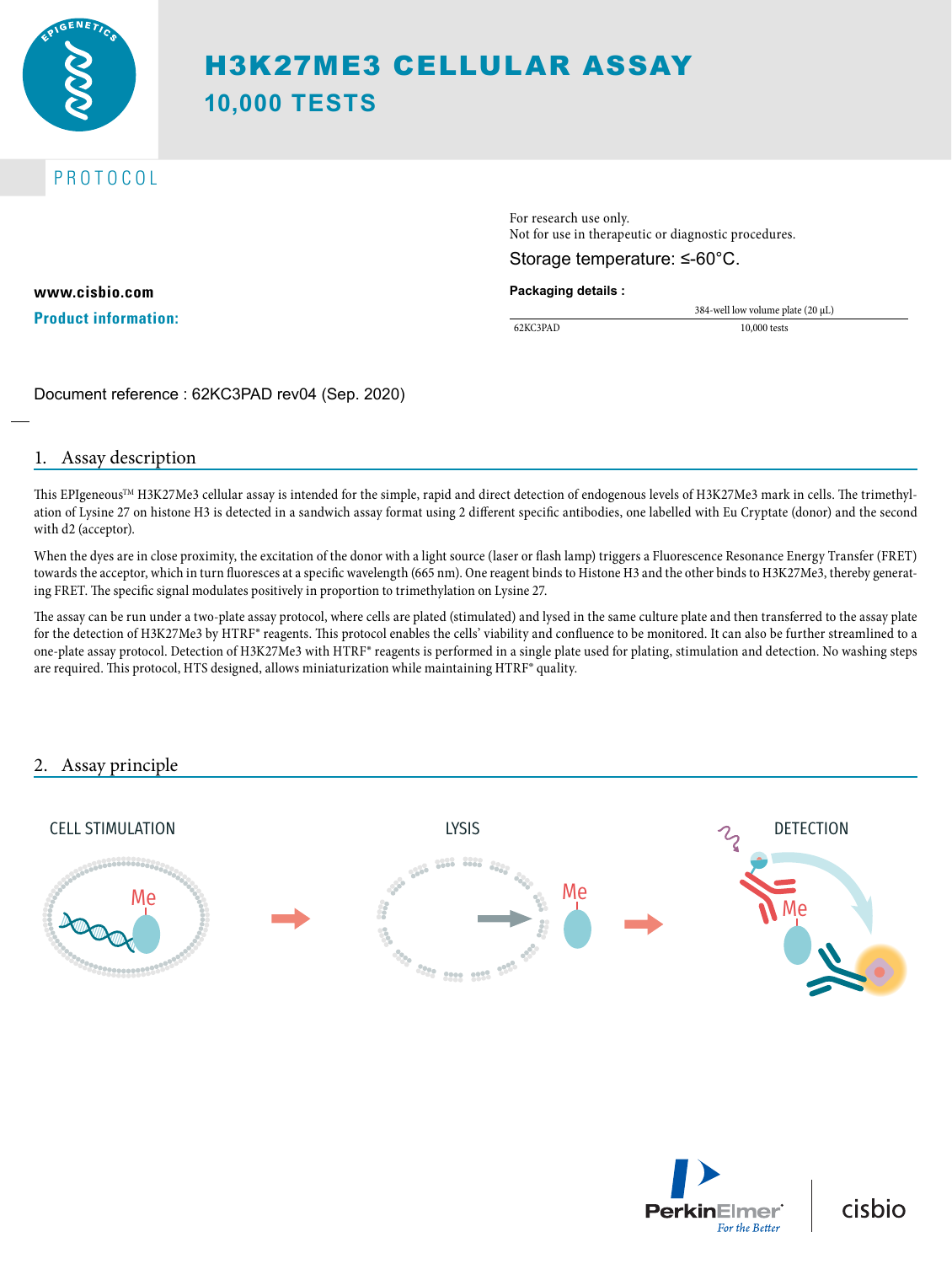*Two-plate assay protocol for adherent cells*



 *Two-plate assay protocol for suspension cells or adherent cells kept in medium for lysis*



 *One-plate assay protocol for suspension cells and adherent cells kept in medium for lysis*

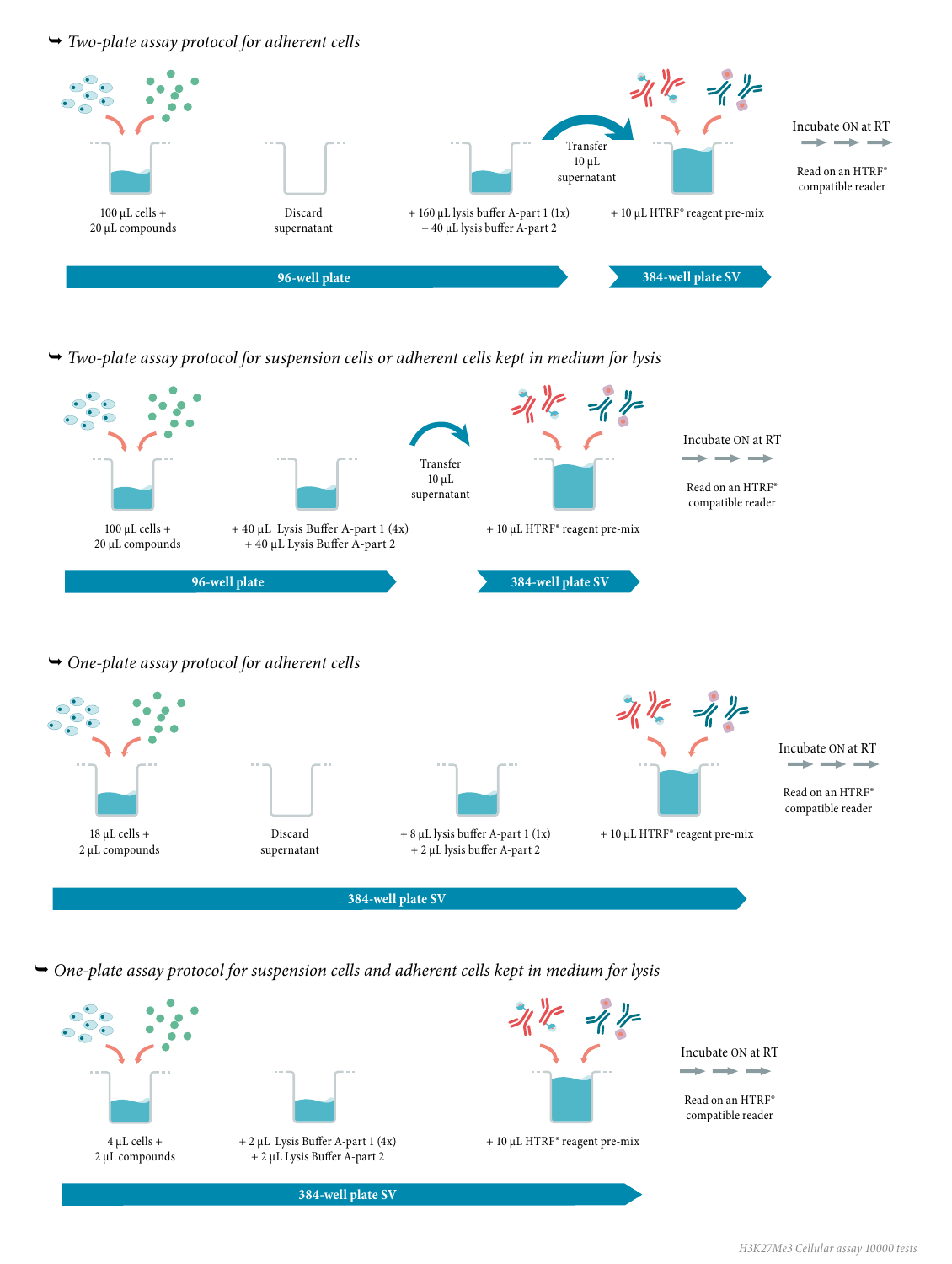## 3. HTRF reagents

|                                                                                                 |           | Nb of vials | Volume<br>per vial | Storage               |
|-------------------------------------------------------------------------------------------------|-----------|-------------|--------------------|-----------------------|
| H3K27Me3 Eu Cryptate Antibody<br>(stock solution 50x)                                           | red cap   | 1           | $1 \text{ mL}$     | $≤-16$ °C             |
| H3 d2 Antibody (H3K27Me3 kit)<br>(stock solution 50x)                                           | blue cap  | 1           | 1 mL               | $≤-16$ °C             |
| H3K27Me3 Control Lysate<br>(ready to use)                                                       | green cap | 3           | $150 \mu L$        | $≤-60$ <sup>o</sup> C |
| $\mathsf{EPI}$ eneous<br>$\mathsf{T}^\mathsf{M}$ Lysis buffer A-part 1<br>(stock solution (4x)) | White cap | 3           | $170 \text{ mL}$   | $\leq$ -16°C          |
| EPIgeneous™ Lysis buffer A-part 2<br>(ready to use)                                             | Red cap   | 3           | $170 \text{ mL}$   | $\leq$ -16°C          |
| Cellular Histone Detection Buffer<br>(ready to use)                                             | White cap | 1           | $120 \text{ mL}$   | $≤-16$ °C             |

## 4. Storage stability

All reagents should be stored frozen until used. To avoid freeze/thaw cycles, aliquot stock solutions into disposable plastic vials for storage at ≤-16°C. Thawed lysis and detection buffers can be stored at 2-8°C.

### 5. Reagent preparation

Allow all reagents to thaw before use.

We recommend centrifuging the vials gently after thawing, before pipeting the stock solutions. Prepare the working solutions from stock solutions by following the instructions below.

The control lysate is only provided as an internal assay control to check the quality of the results obtained. The window between control lysate and negative control should be greater than 2.

### 5.1. Preparation of reagent working solutions

HTRF® reagent concentrations have been set for optimal assay performances. Note that any dilution or improper use of the d2 and Eu Cryptate-reagents will impair the assay's quality. Dilute the reagents with the detection buffer. In practice:

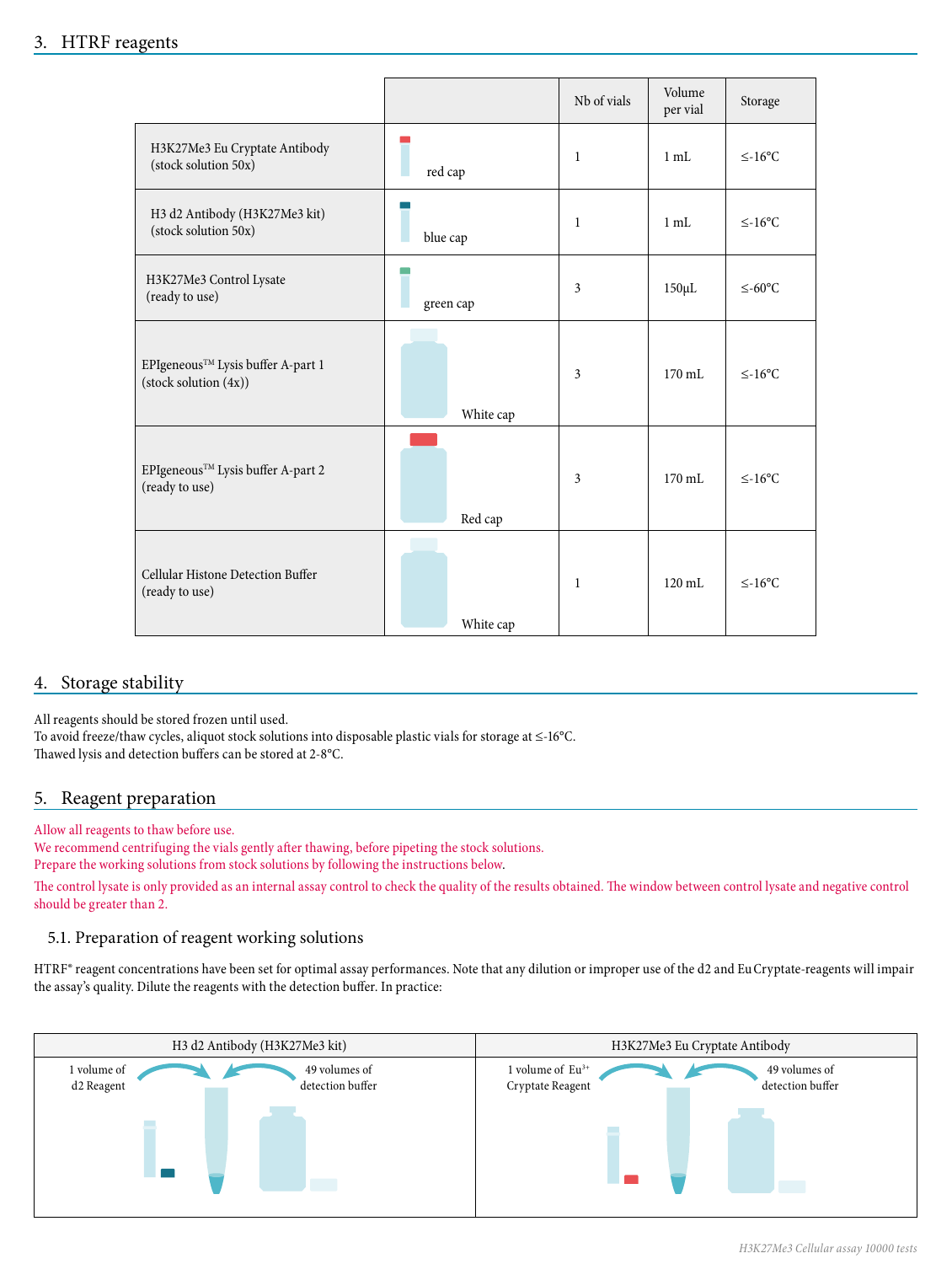| Dilute the frozen stock solution 50-fold with the detection buffer: e.g. add 2,450 Dilute the frozen stock solution 50-fold with the detection buffer: e.g. add 2,450                         |
|-----------------------------------------------------------------------------------------------------------------------------------------------------------------------------------------------|
| $\mu$ L of detection buffer to the 50 $\mu$ L of reagent stock solution (in a different vial). $\mu$ L of detection buffer to the 50 $\mu$ L of reagent stock solution (in a different vial). |

#### 5.2. Preparation of lysis buffer

Make sure to use the appropriate lysis buffer depending on the chosen protocol's specifications. Make sure that lysate has been generated by using the kit reagents. Be aware that whatever the protocol chosen, two buffers are necessary for the lysis step.

#### *Lysis buffer A-part 1 (1x) for two-plate and one-plate assay protocols on adherent cells*

Prepare the required amount of lysis buffer A-part 1 (1x) before running the assay. Determine the amount of lysis buffer A-part 1 needed for the experiment.

- For the two-plate assay protocol, each well requires 160 µL of lysis buffer A-part - 1 (1x).

- For the one-plate assay protocol, each well requires 8µL of Lysis buffer A-part 1 (1x).

In practice:



 *Lysis buffer A-part 1 (4x) for two-plate & one-plate assay protocols for suspension cells and adherent cells kept in medium for lysis* 

For these assays, the buffer is ready to use.

Determine the amount of lysis buffer A-part 1 (4x) needed for the experiment.

- For the two-plate assay protocol on suspension cells or homogeneous assay with adherent cells, each well requires 40 µL of lysis buffer A-part 1 (4x).
- For the one-plate assay protocol, each well requires 2 µL of lysis buffer A-part 1 (4x).

 *Lysis buffer A-part 2 for two-plate & one-plate assay protocols on suspension and adherent cells* 

Lysis buffer A-part 2 is used for all protocols, and is ready to use.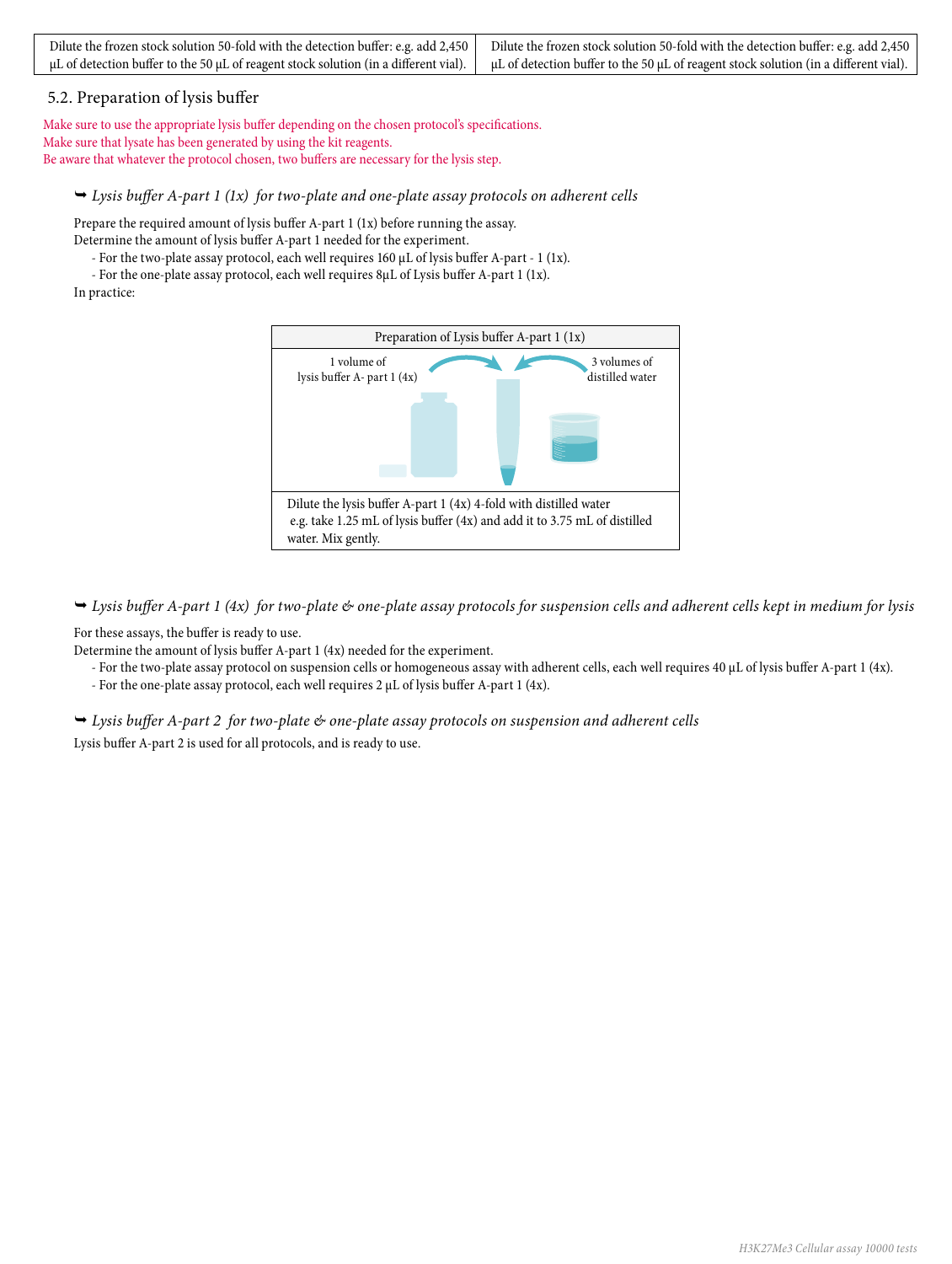# 6. Two-plate assay protocol step by step

|                | For adherent cells                                                                                                                                                                                                                                                                                                                                                      | For suspension cells and adherent cells kept in<br>medium for lysis                                                                                                                            |                       |                                                |  |  |
|----------------|-------------------------------------------------------------------------------------------------------------------------------------------------------------------------------------------------------------------------------------------------------------------------------------------------------------------------------------------------------------------------|------------------------------------------------------------------------------------------------------------------------------------------------------------------------------------------------|-----------------------|------------------------------------------------|--|--|
|                | <b>GENERAL LAB WORK PRIOR USING CISBIO KIT</b>                                                                                                                                                                                                                                                                                                                          |                                                                                                                                                                                                |                       |                                                |  |  |
| 1              | Plate 100 µL of cells in a 96-well tissue-culture treated<br>plate in appropriate growth medium.<br>Incubate 3 to 4h at 37°C in CO2 atmosphere in order<br>to allow cell adhesion.                                                                                                                                                                                      | Plate 100 µL of cells in a 96-well tissue-culture trea-<br>ted plate, in appropriate growth medium.                                                                                            |                       | 96-well culture plate                          |  |  |
|                | Optimization of cell seeding densities is required.                                                                                                                                                                                                                                                                                                                     | Optimization of cell seeding densities is required.                                                                                                                                            |                       | 96-well culture plate                          |  |  |
| $\overline{2}$ | Dispense $20 \mu L$ of compound (6X), diluted in cell culture medium.<br>Incubate the cells with the compound for the required time.<br>Note that concentration above 0.5% DMSO will impair assay performances.<br>We recommend a time course study to determine the optimal incubation time.                                                                           |                                                                                                                                                                                                |                       | 96-well culture plate<br>96-well culture plate |  |  |
| 3              | Carefully remove supernatant using aspiration.<br>Be careful not to touch the cell layer.                                                                                                                                                                                                                                                                               | Do not remove supernatant                                                                                                                                                                      |                       |                                                |  |  |
|                |                                                                                                                                                                                                                                                                                                                                                                         | <b>H3K27ME3 DETECTION USING CISBIO KIT</b>                                                                                                                                                     |                       |                                                |  |  |
| $\overline{4}$ | Immediately add 160 µL of lysis buffer A-part 1 (1x)<br>and incubate for 45 minutes at room temperature<br>under shaking.<br>After incubation add 40 µL of Lysis Buffer A-part 2.                                                                                                                                                                                       | After desired incubation, add 40 µL of lysis buffer<br>A-part 1 (4x) and incubate for 45 minutes at room<br>temperature under shaking.<br>After incubation add 40 µL of Lysis Buffer A-part 2. |                       | 96-well culture plate                          |  |  |
| 5              | After homogenization by pipetting up and down, transfer 10 µL of cell lysate from the 96-well cell-culture plate<br>to a 384-well small volume white plate.                                                                                                                                                                                                             |                                                                                                                                                                                                | 96-well culture plate | 384-well SV plate                              |  |  |
| 6              | Add 5 µL of each HTRF® reagent, prepared in the detection buffer.<br>The 2 reagents can also be pre-mixed JUST PRIOR to dispensing, and 10µL of this pre-mix is added.<br>Cover the plate with a plate sealer.<br>Incubate ON at room temperature.<br>Read the fluorescence emission at two different wavelengths (665 nm and 620 nm) on an HTRF®-compatible<br>reader. |                                                                                                                                                                                                |                       | 384-well SV plate                              |  |  |
|                | For more information about HTRF® compatible readers and for set-up recommendations, please visit our website at:<br>www.cisbio.com/content/htrf-microplate-readers                                                                                                                                                                                                      |                                                                                                                                                                                                |                       |                                                |  |  |

*→ Two-plate assay protocol in 20 µL final volume after lysis step: standard protocol*

|                                   | Non stimulated cells     | Stimulated cells         | Control lysate           | Blank control*           |                          | Negative control**       |
|-----------------------------------|--------------------------|--------------------------|--------------------------|--------------------------|--------------------------|--------------------------|
| <b>Prior using Cisbio kit</b>     |                          |                          |                          |                          |                          |                          |
| Cells                             | $10 \mu L$               | $10 \mu L$               |                          | $10 \mu L$               | $\overline{\phantom{a}}$ |                          |
| Cell culture Medium               | $\overline{\phantom{a}}$ | ٠                        |                          | ٠                        | $\overline{\phantom{a}}$ | $6 \mu L$                |
| <b>Using Cisbio kit</b>           |                          |                          |                          |                          |                          |                          |
| Control lysate                    | $\overline{\phantom{a}}$ | $\overline{\phantom{a}}$ | $10 \mu L$               | $\overline{\phantom{a}}$ | $\overline{\phantom{a}}$ | $\overline{\phantom{a}}$ |
| Lysis buffer A-part1 (4x)         |                          | $\overline{\phantom{a}}$ | $\overline{\phantom{a}}$ | $\overline{\phantom{a}}$ | $\overline{\phantom{a}}$ | $2 \mu L$                |
| Lysis buffer A-part1 (1x)         |                          | $\overline{\phantom{a}}$ |                          |                          | $8 \mu L$                | $\overline{\phantom{a}}$ |
| Lysis buffer A-part 2             | $\overline{\phantom{0}}$ | $\overline{\phantom{a}}$ | $\overline{\phantom{a}}$ | $\overline{\phantom{a}}$ | $2 \mu L$                | $2 \mu L$                |
| Cellular Histone Detection Buffer | $\overline{\phantom{a}}$ | $\overline{\phantom{a}}$ | $\overline{\phantom{a}}$ | $5 \mu L$                | $\overline{\phantom{a}}$ |                          |
| H3 d2 Antibody (H3K27Me3 kit)     | $5 \mu L$                | $5 \mu L$                | $5 \mu L$                | $\overline{\phantom{a}}$ | $5 \mu L$                | $5 \mu L$                |
| H3K27Me3 Eu Cryptate Antibody     | $5 \mu L$                | $5 \mu L$                | $5 \mu L$                | $5 \mu L$                | $5 \mu L$                | $5 \mu L$                |
| Total volume                      | $20 \mu L$               | $20 \mu L$               | $20 \mu L$               | $20 \mu L$               | $20 \mu L$               | $20 \mu L$               |

 $^\star$  Blank control is used to check the Cryptate signal at 620 nm.  $^{**}$  Negative control is used to check the Non specific signal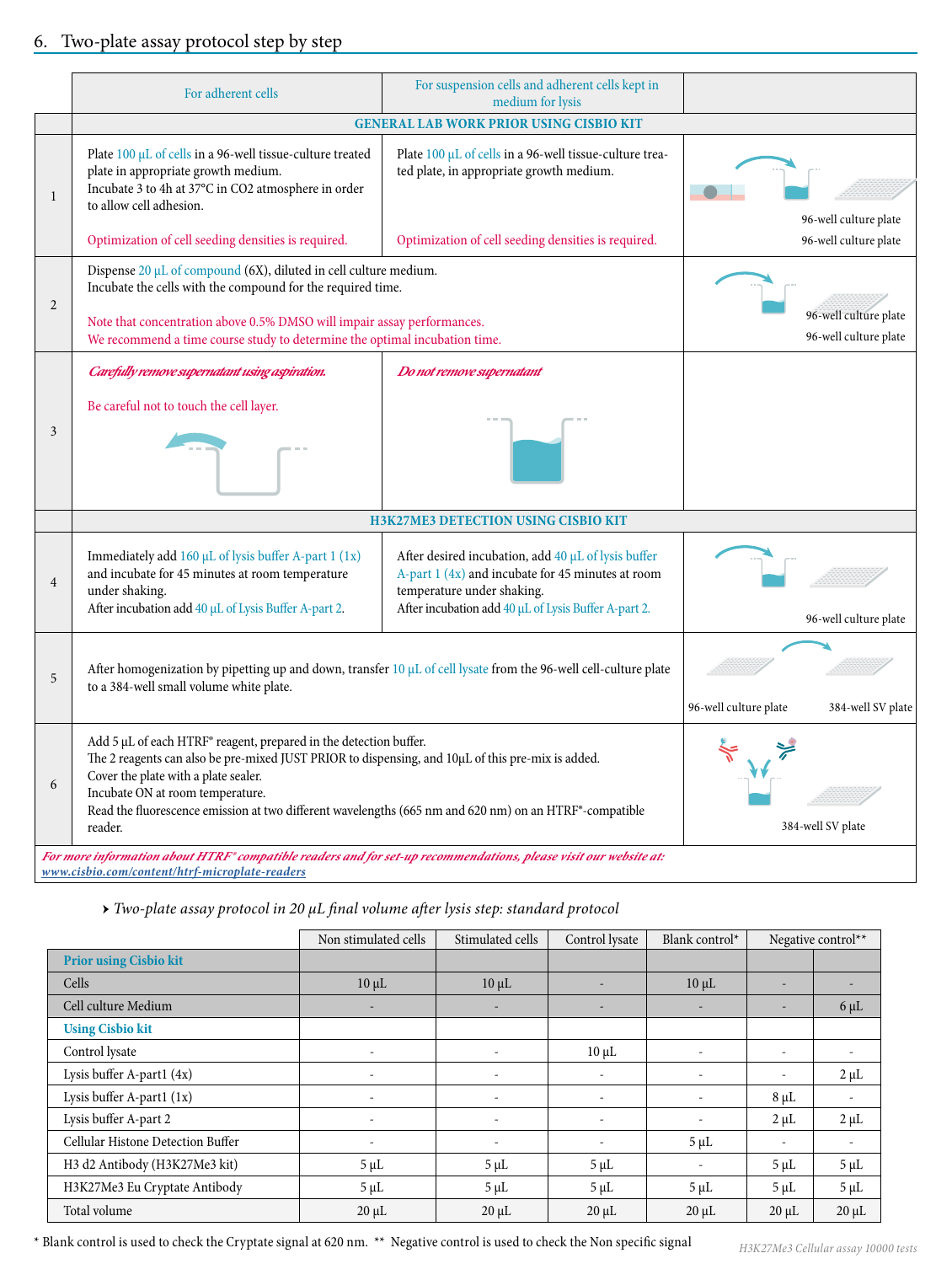|                | For adherent cells                                                                                                                                                                                                                                                                                                                                                   | For suspension cells and adherent cells kept in<br>medium for lysis                                                                                                                        |                       |
|----------------|----------------------------------------------------------------------------------------------------------------------------------------------------------------------------------------------------------------------------------------------------------------------------------------------------------------------------------------------------------------------|--------------------------------------------------------------------------------------------------------------------------------------------------------------------------------------------|-----------------------|
|                |                                                                                                                                                                                                                                                                                                                                                                      | <b>GENERAL LAB WORK PRIOR USING CISBIO KIT: CELL PREPARATION</b>                                                                                                                           |                       |
| $\mathbf{1}$   | Plate 18 µL of cells in a 384-well small volume tissue-<br>culture treated white plate in appropriate growth<br>medium.<br>Optimization of cell seeding densities is required.<br>The use of tissue culture treated plate is mandatory.                                                                                                                              | Plate $4 \mu L$ of cells in a 384-well small volume tissue<br>culture treated white plate in appropriate growth<br>medium.<br>Optimization of cell seeding densities is required.          | 96-well culture plate |
| $\overline{2}$ | Dispense $2 \mu L$ of compound (10x) diluted in appropriate<br>growth medium.<br>Incubate the cells with compound for required time. Evaporation can be problematic with cells cultured in micro-<br>titer plates for a long incubation (overnight and more). This evaporation issue must be managed carefully.                                                      | Dispense $2 \mu L$ of compound $(3x)$ diluted in<br>appropriate growth medium.                                                                                                             |                       |
|                | Note that concentration above 0.5% DMSO will impair assay performances.<br>We recommend a time course study to determine the optimal incubation time<br>We recommend checking the evaporation issue during incubation                                                                                                                                                |                                                                                                                                                                                            | 96-well culture plate |
| 3              | Carefully remove supernatant using aspiration.<br>Be careful not to touch the cell layer.                                                                                                                                                                                                                                                                            | Do not remove supernatant                                                                                                                                                                  |                       |
|                |                                                                                                                                                                                                                                                                                                                                                                      | <b>H3K27ME3 DETECTION USING CISBIO KIT</b>                                                                                                                                                 |                       |
| $\overline{4}$ | Add 8 $\mu$ L of lysis buffer A-part 1 (1x) and incubate for<br>45 minutes at room temperature.<br>After incubation, add 2 µL of lysis Buffer A-part 2<br>Use the appropriate lysis buffer.                                                                                                                                                                          | Add $2 \mu L$ of lysis buffer A-part 1 (4x) and incubate for<br>45 minutes at room temperature.<br>After incubation add 2 µL of lysis Buffer A-part 2<br>Use the appropriate lysis buffer. | 384-well SV plate     |
| 5              | Add 5 µL of each HTRF® reagent, prepared in the detection buffer.<br>The 2 reagents can also be pre-mixed JUST PRIOR to dispensing and 10 µL of this pre-mix is added.<br>Cover the plate with a plate sealer.<br>Incubate ON at room temperature.<br>Read the fluorescence emission at two different wavelengths (665 nm and 620 nm) on an HTRF®-compatible reader. |                                                                                                                                                                                            | 384-well SV plate     |
| readers        | For more information about HTRF® compatible readers and for set-up recommendations, please visit our website at: www.cisbio.com/content/htrf-microplate-                                                                                                                                                                                                             |                                                                                                                                                                                            |                       |

 *One-plate assay protocol in 20 µL final volume: standard protocol for adherent cells*

|                           |                                   | Non stimulated cells     | Stimulated cells | Control lysate   | Blank control*           | Negative control** |
|---------------------------|-----------------------------------|--------------------------|------------------|------------------|--------------------------|--------------------|
|                           | Cells                             | $18 \mu L$               | $18 \mu L$       |                  | $18 \mu L$               |                    |
| Prior using<br>Cisbio kit | Cell culture Medium               | $2 \mu L$                |                  |                  | $2 \mu L$                |                    |
|                           | Compound(s)                       | $\overline{\phantom{a}}$ | $2 \mu L$        | ٠                |                          |                    |
|                           |                                   |                          |                  | Discarded volume |                          |                    |
|                           | Control lysate                    |                          |                  | $10 \mu L$       |                          |                    |
|                           | Lysis buffer A-part 1 (1x)        | $8 \mu L$                | $8 \mu L$        |                  | $8 \mu L$                | $8 \mu L$          |
| Using Cisbio<br>kit       | Lysis buffer A-part 2             | $2 \mu L$                | $2 \mu L$        |                  | $2 \mu L$                | $2 \mu L$          |
|                           | Cellular Histone Detection Buffer |                          |                  |                  | $5 \mu L$                |                    |
|                           | H3 d2 Antibody (H3K27Me3 kit)     | $5 \mu L$                | $5 \mu L$        | $5 \mu L$        | $\overline{\phantom{a}}$ | $5 \mu L$          |
|                           | H3K27Me3 Eu Cryptate Antibody     | $5 \mu L$                | $5 \mu L$        | $5 \mu L$        | $5 \mu L$                | $5 \mu L$          |
|                           | Total volume                      | $20 \mu L$               | $20 \mu L$       | $20 \mu L$       | $20 \mu L$               | $20 \mu L$         |

\* Blank control is used to check the Cryptate signal at 620 nm. \*\* Negative control is used to check the Non specific signal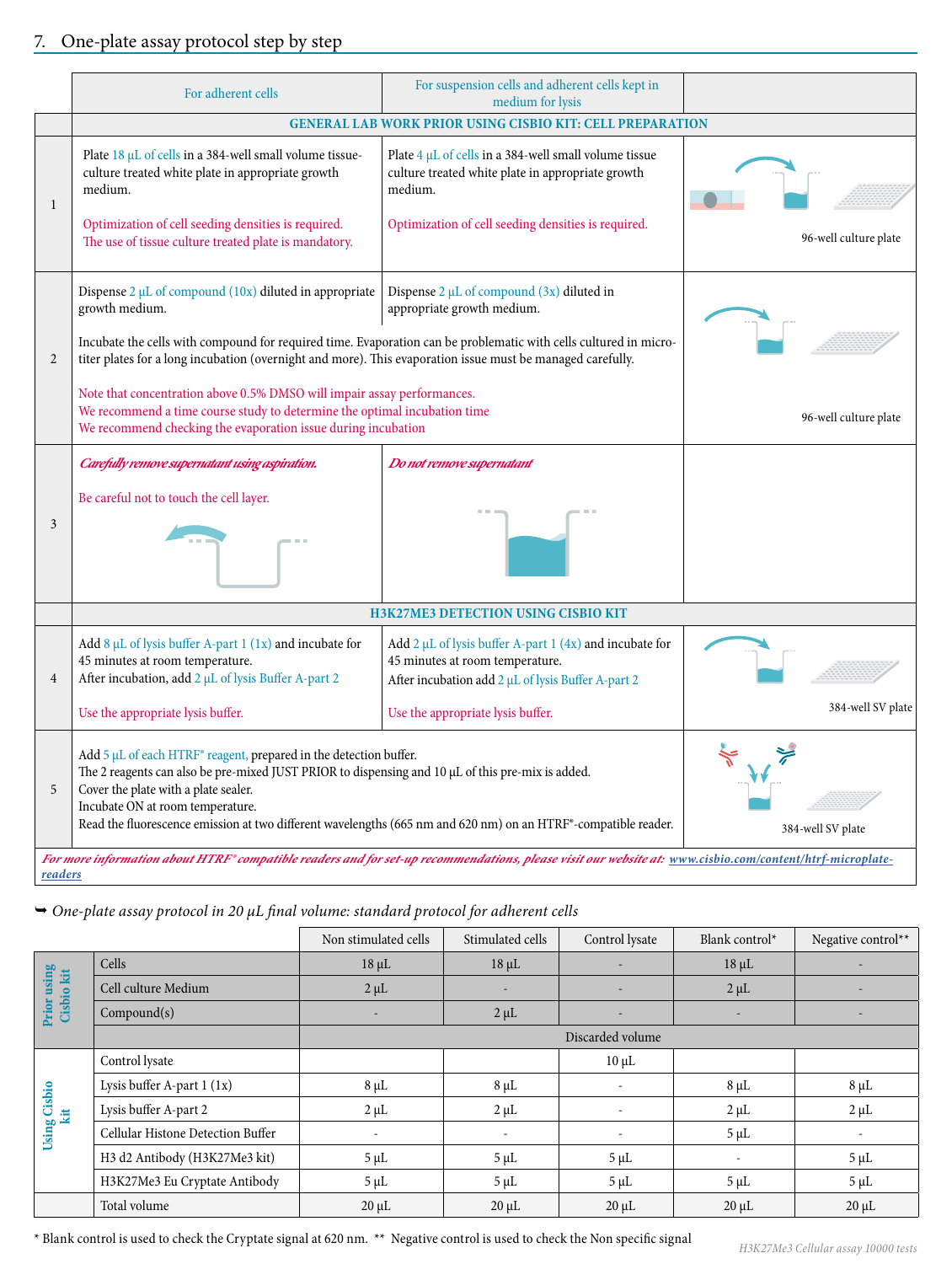*One-plate assay protocol in 20 µL final volume: standard protocol for suspension cells and adherent cells kept in medium for lysis*

|                               |                                   | Non stimulated cells     | Stimulated cells         | Control lysate           | Blank control $*$        | Negative control**       |
|-------------------------------|-----------------------------------|--------------------------|--------------------------|--------------------------|--------------------------|--------------------------|
| <b>Prior</b>                  | Cells                             | $4 \mu L$                | $4 \mu L$                |                          | $4 \mu L$                |                          |
| using<br><b>Cisbio</b>        | Compound(s)                       | $\overline{\phantom{a}}$ | $2 \mu L$                | $\overline{\phantom{a}}$ | $\overline{\phantom{a}}$ |                          |
| kit                           | Cell culture Medium               | $2 \mu L$                | $\overline{\phantom{a}}$ | $\overline{\phantom{a}}$ | $2 \mu L$                | $6 \mu L$                |
|                               | Control lysate                    | $\overline{\phantom{a}}$ | $\overline{\phantom{a}}$ | $10 \mu L$               | ٠                        |                          |
|                               | Lysis buffer A-part 1 (4x)        | $2 \mu L$                | $2 \mu L$                | $\overline{\phantom{a}}$ | $2 \mu L$                | $2\mu L$                 |
| <b>Using</b><br><b>Cisbio</b> | Lysis buffer A-part 2             | $2 \mu L$                | $2 \mu L$                |                          | $2 \mu L$                | $2 \mu L$                |
| kit                           | Cellular Histone Detection Buffer | $\overline{\phantom{a}}$ | $\overline{\phantom{a}}$ | $\sim$                   | $5 \mu L$                | $\overline{\phantom{a}}$ |
|                               | H3 d2 Antibody (H3K27Me3 kit)     | $5 \mu L$                | $5 \mu L$                | $5 \mu L$                | $\overline{\phantom{a}}$ | $5 \mu L$                |
|                               | H3K27Me3 Eu Cryptate Antibody     | $5 \mu L$                | $5 \mu L$                | $5 \mu L$                | $5 \mu L$                | $5 \mu L$                |
|                               | Total volume                      | $20 \mu L$               | $20 \mu L$               | $20 \mu L$               | $20 \mu L$               | $20 \mu L$               |

\* Blank control is used to check the Cryptate signal at 620 nm. \*\* Negative control is used to check the Non specific signal.

### 8. Data reduction

This data should be considered as an example only. Results may vary from one HTRF compatible reader to another. The curves are drawn up by plotting HTRF Ratio versus the log [compound] concentration.

Results on SU-DHL-6 cells (20,000 cells/well), using the two-plate assay protocol for suspension cells. Cells were stimulated with GSK126 for 72h before lysis step, following the previously-described protocol

| [GSK 126] nM | Log [GSK126] M | HTRF Ratio (1) | $CV\% (2)$ |
|--------------|----------------|----------------|------------|
| 10000        | $-5$           | 1810           | 4%         |
| 2000         | $-5.7$         | 2339           | 4%         |
| 400          | $-6.4$         | 3453           | 6%         |
| 80           | $-7.1$         | 6715           | 1%         |
| 16           | $-7.8$         | 10449          | 3%         |
| 3.2          | $-8.5$         | 11838          | 3%         |
| 0.64         | $-9.2$         | 12470          | 1%         |
| 0.00         | $-10$          | 12255          | 2%         |



| HTRF Ratio <sup>(1)</sup>                                                                                                    | Signal <sub>665nm</sub><br>$\mathbf{x}$ 10 <sup>4</sup><br>----------------<br>Signal <sub>620nm</sub> | HTRF Ratio must be calculated for each individual well.                          |  |  |
|------------------------------------------------------------------------------------------------------------------------------|--------------------------------------------------------------------------------------------------------|----------------------------------------------------------------------------------|--|--|
| $CV\%$ <sup>(2)</sup>                                                                                                        | Standard deviation<br>--- x 100<br>-------------------<br>Mean ratio                                   | The mean and standard deviation can then be worked out from ratio<br>replicates. |  |  |
| For more information about data reduction, please visit our website at: www.cisbio.com/content/signal-treatment-and-analysis |                                                                                                        |                                                                                  |  |  |